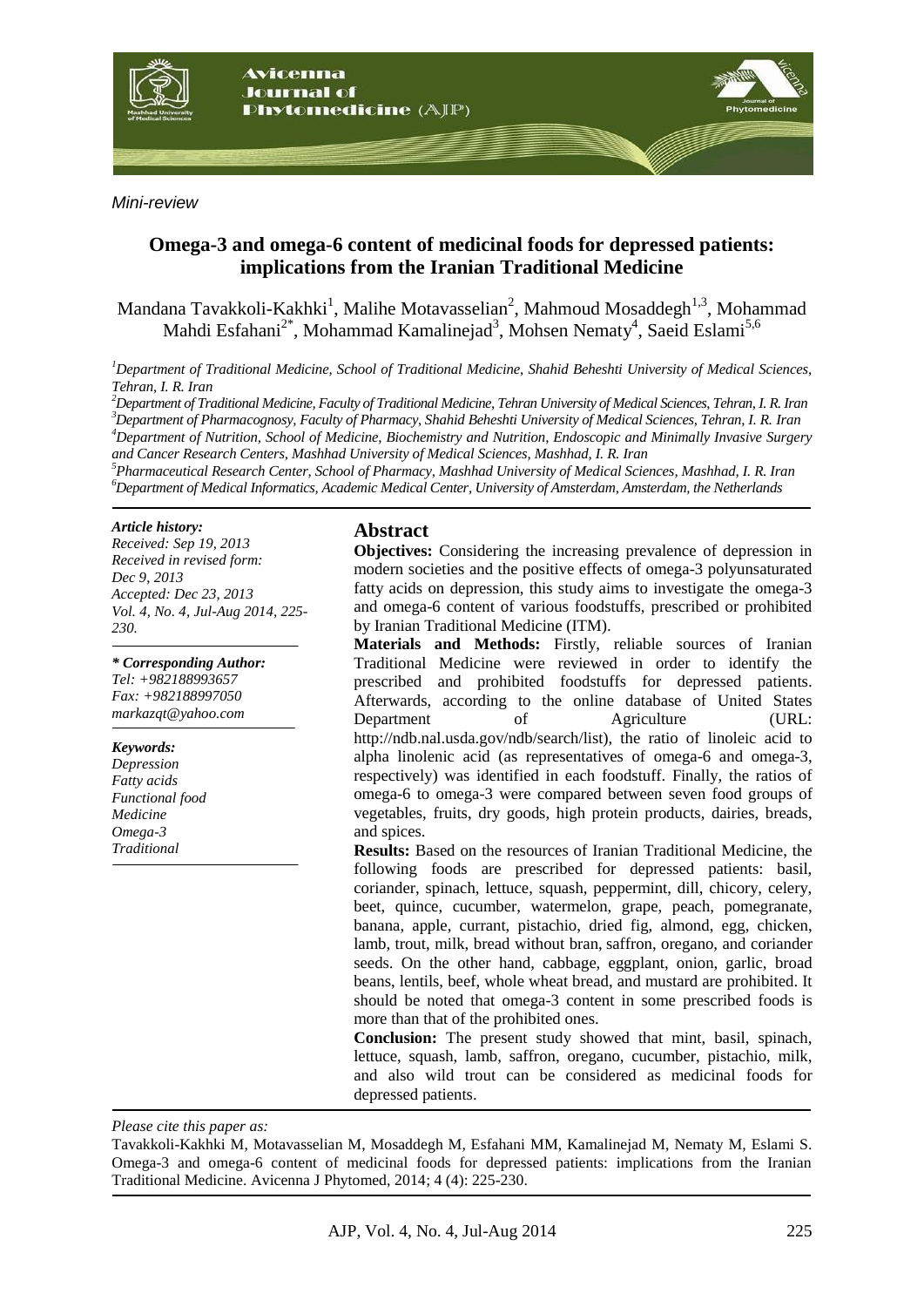# **Introduction**

Recently, a great deal of attention has been paid to the use of therapeutic methods for depression, based on Complementary and Alternative Medicine (CAM) (Sadock et al., 2007). This is due to the high prevalence of mood disorders in today's modern societies (Richards, 2011), side effects of long-term medications (Sadock et al., 2007), and significant complications associated with depression such as the increased risk of cardiovascular diseases (Nemeroff and Goldschmidt-Clermont, 2012), Alzheimer's disease (Wint, 2011), and diabetes (Silva et al., 2012).

Iranian Traditional Medicine (ITM) as a CAM involves several nonpharmacological treatments, among which food therapy is the most notable. Although the effectiveness of different diets, such as the Mediterranean diet, in preventing depression (Sánchez-Villegas et al., 2006) and reducing the related complications (Antonogeorgos et al., 2012) has been approved, studies which specifically introduce the effective foodstuffs are quite limited. Detailed studies on ITM texts indicated that some foodstuffs are prescribed and some others are prohibited for melancholia management. Based on ITM resources, melancholia is considered as a psychotic type of depression (Ahwazi Arjani, 1973; Ibn Sina, 2005; JorJani, 1976).

Considering the positive effects of omega-3 fatty acids on depression management (Appleton et al., 2010; Kraguljac et al., 2009), this paper intends to investigate the prescribed and prohibited foodstuffs, with a focus on their omega-3 content.

# **Materials and Methods**

At first, reliable ITM texts including Kamel al-Sanaat al-Tibbyyah, Al-Qanun fi al-Tibb and Zakhireh Kharazmshahi were reviewed for prescribed and prohibited foods in depression. Given to the positive impacts of polyunsaturated fatty acids on depressed patients and for investigating omega-3 content of the foodstuffs, in the next step the amounts of omega-3 and also omega-6 polyunsaturated fatty acids for each of the foodstuffs were collected from the USDA database (United States Department of Agriculture, URL: [http://ndb.nal.usda.gov/ndb/search/list,](http://ndb.nal.usda.gov/ndb/search/list) 2011). It should be noted that the values of linoleic acid and alpha linolenic acid are considered relative to the amount of omega-6 and omega-3, respectively. In the next step, the ratio of omega-6 to omega-3 was determined for each of the foodstuffs in seven food groups, including vegetables, fruits, dry goods, high protein products, dairies, breads, and spices. Finally, in each of the aforementioned groups, the obtained ratios were compared with each other.

It should be noted that for the vegetables group, high protein products, breads, and spices, the comparison was made between the prescribed and prohibited foodstuffs. On the other hand, for the two groups of fruits and dry goods, the comparison was made between the prescribed foodstuffs, since they were the only ones mentioned in the resources.

# **Results**

Based on the available evidence in the reliable ITM texts, using basil, coriander, spinach, lettuce, squash, peppermint, dill, chicory, celery, beet, quince, cucumber, watermelon, grape, peach, pomegranate, banana, apple, currant, pistachio, dried fig, almond, egg, chicken, lamb, trout, milk, bread without bran, saffron, oregano, and coriander seeds is prescribed for depression management. On the other hand, using cabbage, eggplant, onion, garlic, broad beans, lentils, beef, whole wheat bread, and mustard is prohibited (Ahwazi Arjani, 1973; Ibn-e Sina, 2005; JorJani, 1976).

With regard to the values of omega-3 and omega-6 polyunsaturated fatty acids obtained from the USDA database (United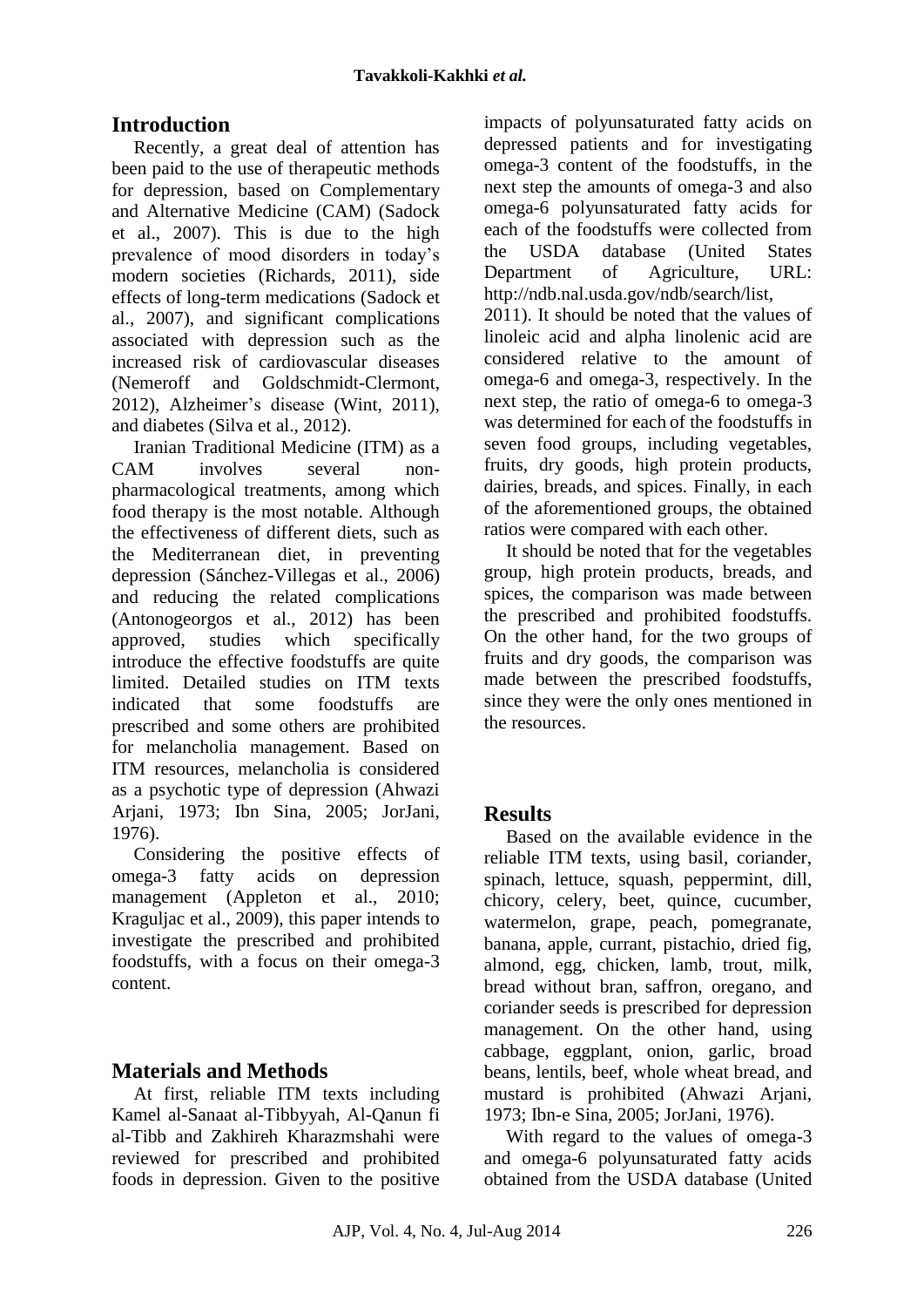### **Appropriate Foods for Depressed Patients**

States Department of Agriculture, URL: [http://ndb.nal.usda.gov/ndb/search/list,](http://ndb.nal.usda.gov/ndb/search/list) 2011), in the vegetables group, the ratio of omega-6 to omega-3 in mint, spinach, basil, lettuce, and squash is less in comparison

with all the prohibited vegetables. However, this does not apply to coriander, dill, chicory, celery, and beet, which are prescribed in this group (See Table 1).

Table 1. An approximate ratio of omega-6 PUFA to omega-3 PUFA in each of prohibited and prescribed foodstuffs.

| Food groups                      | <b>Subgroups</b>                    | Foodstuffs      | Omega-6<br>PUFA(g) | Omega-3<br>PUFA(g) | Omega-6<br>PUFA/Omega-3<br><b>PUFA</b> |
|----------------------------------|-------------------------------------|-----------------|--------------------|--------------------|----------------------------------------|
| <b>Vegetables</b>                | Prescribed vegetables               | Coriander       | 0.04               | $\boldsymbol{0}$   | $\infty$                               |
|                                  |                                     | Dill            | 0.082              | 0.013              | 6/1                                    |
|                                  |                                     | Basil           | 0.073              | 0.316              | 1/4                                    |
|                                  |                                     | Peppermint      | 0.069              | 0.435              | 1/7                                    |
|                                  |                                     | Celery          | 0.079              | $\boldsymbol{0}$   | $\infty$                               |
|                                  |                                     | Squash          | 0.016              | 0.026              | 1/2                                    |
|                                  |                                     | Lettuce         | 0.024              | 0.058              | 1/2                                    |
|                                  |                                     | Chicory         | 0.112              | 0.019              | $6/1$                                  |
|                                  |                                     | Beet            | 0.055              | 0.005              | 11/1                                   |
|                                  |                                     | Spinach         | 0.026              | 0.138              | 1/5                                    |
|                                  | Prohibited vegetables               | Cabbage         | 0.017              | $\boldsymbol{0}$   | $\infty$                               |
|                                  |                                     | Garlic          | 0.229              | 0.02               | 11/1                                   |
|                                  |                                     | Onions          | 0.013              | 0.004              | 3/1                                    |
|                                  |                                     | Eggplant        | 0.063              | 0.013              | 5/1                                    |
|                                  |                                     | Currant         | 0.18               | $\boldsymbol{0}$   | $\infty$                               |
| Prescribed dried fruits and nuts |                                     | Pistachio       | 13.485             | 0.259              | 65/1                                   |
|                                  |                                     | Almond          | 12.061             | 0.006              | 2000/1                                 |
|                                  |                                     | Dried fig       | 0.345              | $\boldsymbol{0}$   | $\infty$                               |
|                                  |                                     | Quince          | 0.049              | $\boldsymbol{0}$   | $\infty$                               |
|                                  |                                     | Watermelon      | 0.05               | $\boldsymbol{0}$   | $\infty$                               |
|                                  |                                     | Peach           | 0.084              | 0.002              | 42/1                                   |
|                                  |                                     | Banana          | 0.046              | 0.027              | 2/1                                    |
| <b>Prescribed fruits</b>         |                                     | Apple           | 0.043              | 0.009              | 5/1                                    |
|                                  |                                     | Cucumber        | 0.002              | 0.002              | 1/1                                    |
|                                  |                                     | Grape           | 0.037              | 0.011              | 3/1                                    |
|                                  |                                     | Pomegranate     | 0.079              | $\boldsymbol{0}$   | $\infty$                               |
| <b>High protein</b><br>products  | Prescribed high protein<br>products | Trout           | 0.492              | 0.067              | 8/1                                    |
|                                  |                                     | Lamb            | 1.12               | 0.33               | 3/1                                    |
|                                  |                                     | Chicken         | 3.86               | 0.18               | 20/1                                   |
|                                  |                                     | ${\rm Egg}$     | 1.555              | 0.048              | 31/1                                   |
|                                  | Prohibited high protein<br>products | Beef            | 0.42               | 0.21               | 2/1                                    |
|                                  |                                     | Lentils         | 0.404              | 0.109              | 4/1                                    |
|                                  |                                     | Broad beans     | 0.581              | 0.046              | 12/1                                   |
| <b>Spices</b>                    | Prescribed spices                   | Coriander seeds | 1.75               | $\boldsymbol{0}$   | $\infty$                               |
|                                  |                                     | Oregano         | 0.74               | 0.62               | 1.16/1                                 |
|                                  |                                     | Saffron         | 0.75               | 1.24               | 0.58/1                                 |
|                                  | Prohibited spices                   | Mustard         | 5.92               | 3.79               | 1.5/1                                  |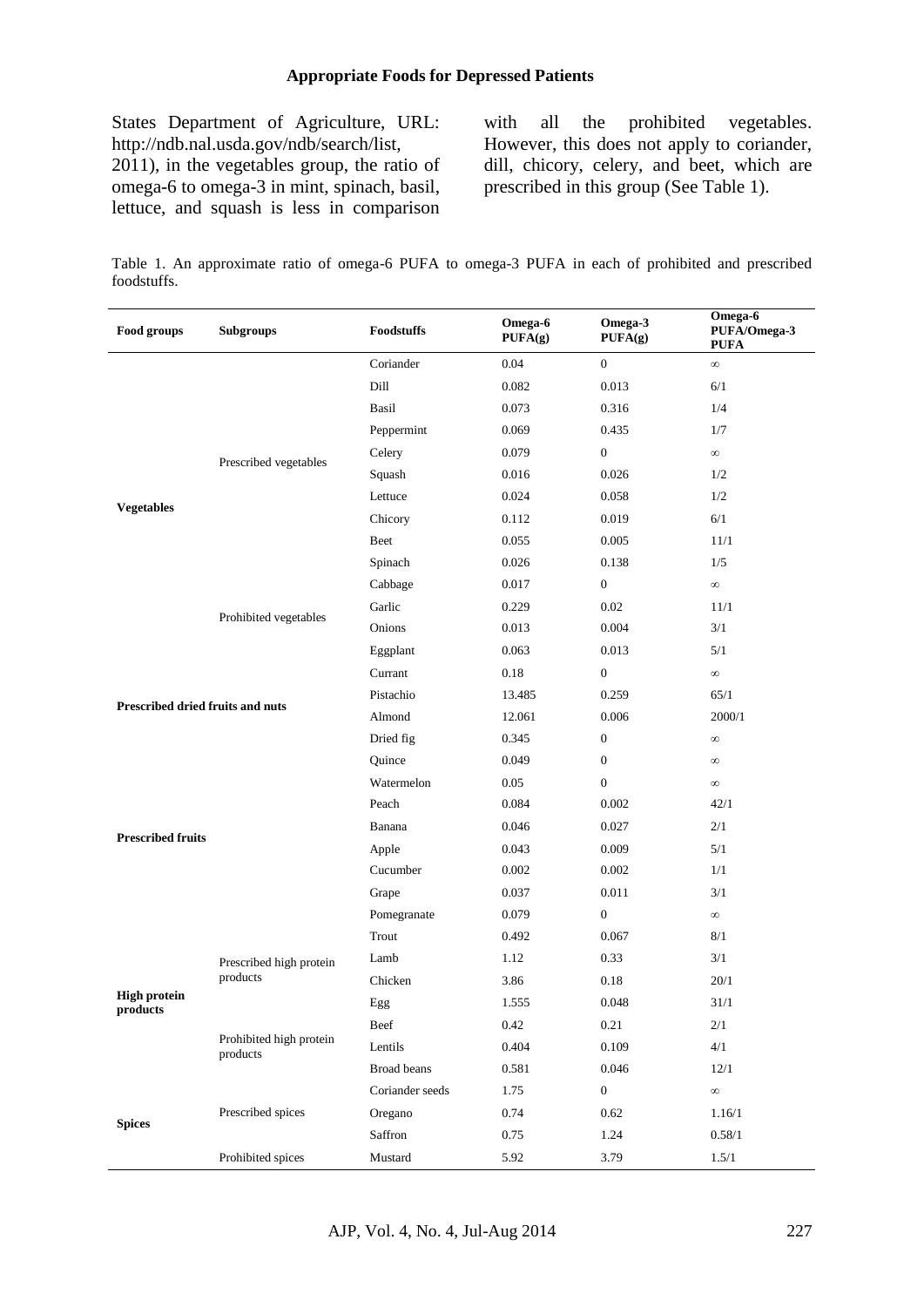In the group of fruits, the ratio of omega-6 to omega-3 in cucumber is less than that of other prescribed fruits (See Table 1). In the group of dried fruits and nuts, the ratio for pistachio is less than that of other prescribed dried fruits and nuts (Table 1).

Regarding high protein products, the ratio of omega-6 to omega-3 in lamb is less than that of broad beans and lentils. However, this does not apply to egg, chicken, and trout**,** which are prescribed in this group. Contrary to our expectations, this ratio is less for the beef in comparison with the lamb (Table 1). The ratio of omega-6 to omega-3 in milk, prescribed in the group of dairy products, is 1.6:1. Considering the group of spices, the ratio in saffron and oregano is less than that of mustard, but such a characteristic is not found in the prescribed coriander seeds (Table 1). In the group of breads, the ratio of omega-6 to omega-3 in bread without bran (8.5:1) is less than that of whole wheat bread (9:1).

# **Discussion**

For the interpretation of the obtained results, it is assumed that the desired result for each of the mentioned food groups is obtained if the ratio of omega-6 to omega-3 in a prescribed foodstuff is less than that of all the prohibited ones, in the same group. Moreover, based on our presumptions, if this ratio in a prescribed foodstuff reduces, the food can be more suitable for depressed patients. It should be noted that the optimal omega-6 to omega-3 ratio is estimated to be 2:1 to 3:1, which is four times less than the usual daily intake (Mahan and Stump, 2008).

Accordingly, the obtained results were not favorable in regard to certain prescribed foodstuffs including some vegetables such as coriander, dill, chicory, celery, and beef as well as some high protein products such as egg, chicken, trout, and coriander seeds in the prescribed spices.

However, the desired result is obtained for mint, basil, spinach, lettuce, and squash in the group of vegetables, lamb in the group of high protein products, saffron and oregano in the group of spices, and finally white bread in the group of breads. In regard to the groups of fruits and dried fruits, it may be concluded that cucumber and pistachio are the most effective fruits and dried fruits, respectively. For milk which is a prescribed dairy product, the ratio of linoleic acid to alpha linolenic acid is 1.6:1, which is close to the optimal ratios. Therefore, in terms of omega-3 content, mint, basil, spinach, lettuce, squash, lamb, saffron, oregano, white bread, cucumber, pistachio, and milk are the most effective foodstuffs for depressed patients.

Some studies have been conducted on the health benefits of fish as a source of omega-3 fatty acids for depression (Bountziouka et al., 2009; Li et al., 2011; Murakami et al., 2010; Su, 2009; Suominen-Taipale et al., 2010; Timonen et al., 2004).

Contrary to our expectations, the ratio of omega-6 to omega-3 in trout (8:1) was higher than those of lamb (3:1) and beef (2:1). Therefore, based on our findings, beef and lamb are preferable to trout, with regard to their omega-3 content. Since the approximate ratio of omega-6 to omega-3 in wild trout is 2:1, this contradiction could be related to selecting framed trout instead of wild trout in this study.

Recent studies show the negative effect of non-bran grain consumption on depression (Jacka, 2010), while omega-3 content in white bread is more than that of whole bread. This contradiction may be resolved considering to prevalence of constipation in modern societies. In the past, constipation was not as prevalent as it is today, whereas nowadays, it is considered to be an important issue (Ford and Suares, 2011). Therefore, although white bread has more omega-3 content, but with regard to the positive effect of fibers on constipation and subsequent depression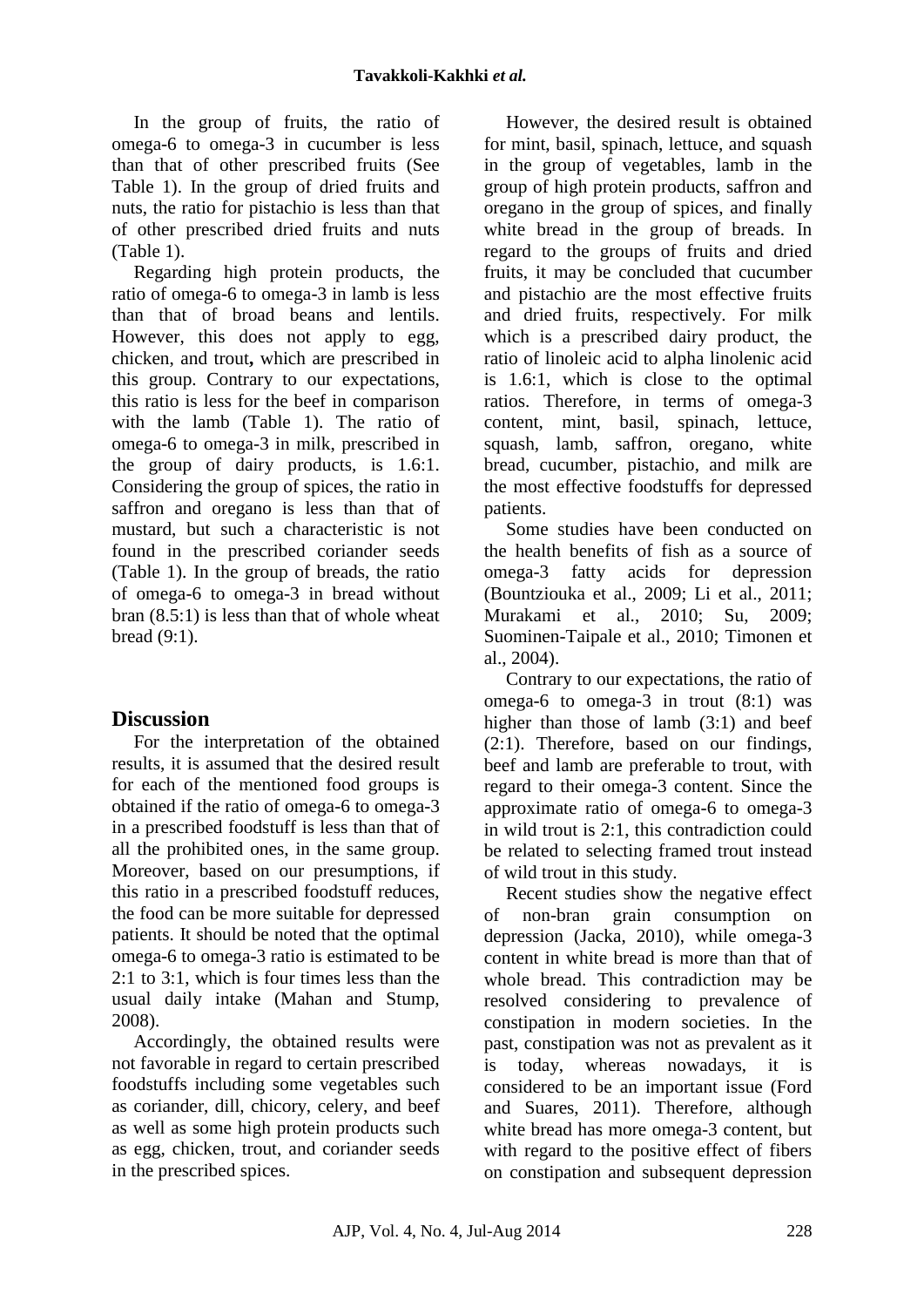(Kathleen Mahan and Escott-Stump, 2008; Logan, 2006), whole bread may be considered as a preferable choice in the current societies.

On the other hand, modern medicine databases have reported the antidepressant effect of garlic (Dhingra and Kumar, 2008), whereas based on our findings, it is a poor vegetable in terms of omega-3 content.

In the present study, we studied only the USDA database for polyunsaturated fatty acids values, while reports by other resources were neglected. Because this database is one of the most valuable and well-known resources in this domain, the obtained results are most likely reliable.

Other limitation of this study is that the effects of other nutrients have not been considered. Omega-3 is only one of the effective nutrients for depression management and there are many other nutrients that have positive effect on depression. Therefore, it is not possible to confirm the antidepressant effects of foodstuffs only by relying on their fatty acids content.

As the final point, mint, basil, spinach, lettuce, squash, lamb, saffron, oregano, cucumber, pistachio, milk, and also wild trout can be considered as medicinal foods for depressed patients. On the other hand, cabbage, eggplant, onion, broad beans, lentils, beef, and mustard do not have such effect. By definition, medicinal foods not only provide the required nutrients, but also promote the health status of an individual (Esfahani et al., 2011).

As previously mentioned, polyunsaturated fatty acids are only part of the nutrients affecting depression and nutrients are only part of the effective ingredients in a foodstuff. Accordingly, research on the effects and amounts of other nutrients in the studied foodstuffs would be helpful in achieving more accurate results. Moreover, it would be advantageous to design observational or interventional studies based on the main findings of this study.

### **Acknowledgments**

This study is a part of a thesis entitled as "Theoretical Strategies for Prevention and Treatment of Depression and Anxiety Based on Iranian Traditional Resources" which was supported by School of Traditional Medicine, Shahid Beheshti University of Medical Sciences, Tehran, Iran. We would like to thank Dr. Mohammad-Saleh Tavazoi, Dr. Mahsan Tavakkoli-kakhki and Dr. Reza Asadi for presenting their valuable comments.

# **References**

- Ahwazi Arjani AA. 1973. Kamel al-Sanaah al-Tibbiyah (The Perfect Art of the Medicine), pp. 297-299, Lithograph edition of Astan-e Quds-e Razavi.
- Antonogeorgos G, Panagiotakos DB, Pitsavos C, Papageorgiou C, Chrysohoou C, Papadimitriou GN, Stefanadis C. 2012. Understanding the role of depression and anxiety on cardiovascular disease risk, using structural equation modeling; the mediating effect of the Mediterranean diet and physical activity: the ATTICA study. Ann Epidemiol, 22: 630-637.
- Appleton KM, Rogers PJ, Ness AR. 2010. Updated systematic review and metaanalysis of the effects of omega-3 longchain polyunsaturated fatty acids on depressed mood. Am J Clin Nutr, 91: 757- 770.
- Bountziouka V, Polychronopoulos E, Zeimbekis A, Papavenetiou E, Ladoukaki E, Papairakleous N, et al. 2009. Long-term fish intake is associated with less severe depressive symptoms among elderly men and women: the MEDIS (MEDiterranean ISlands Elderly) epidemiological study. J Aging Health, 21: 864-880.
- Dhingra D, Kumar V. 2008. Evidences for the involvement of monoaminergic and GABAergic systems in antidepressant-like activity of garlic extract in mice. Indian J Pharmacol, 40: 175-179.
- Esfahani MM, Zolfaghari B, Karimi H, Gannadi AR. 2011. Doctrine of Iranian traditional medicine a valuable source for introduction and presentation of functional